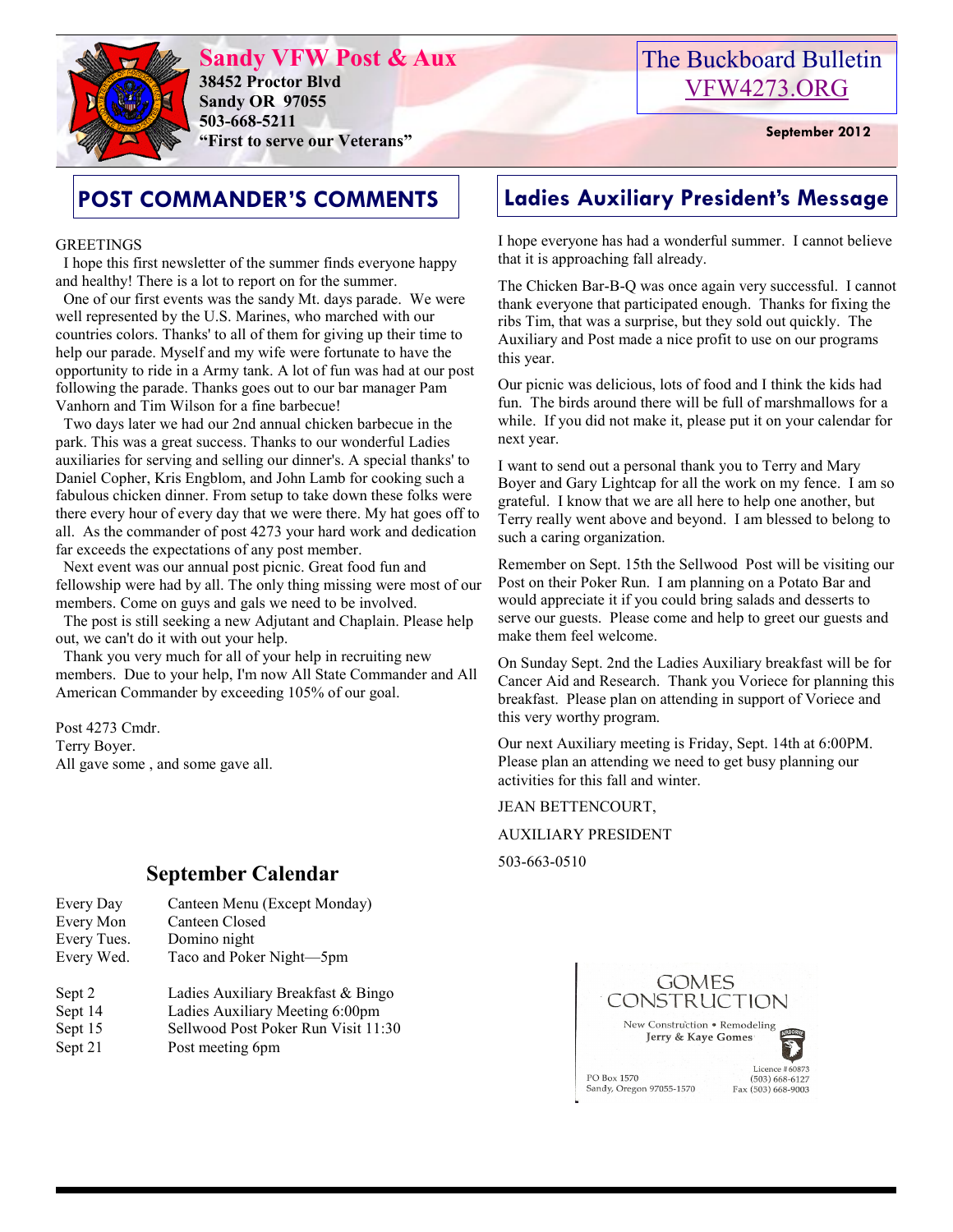### **Cancer Aid & Research**

I hope everyone had a great summer, I had the pleasure of accepting our awards at Department Convention, We took second place in our membership category of 150 and over. We achieved the Platinum Goal of \$7.00 or more donation per member for Cancer Aid & Research. I'm so very proud of everyone for all the help and hard work you did for our Cancer Program last year. I hope you are all ready to get started on our new program for 2012-2013, we have already had {1} raffle at the picnic that raised \$179.00, the winners were our lovely Bar Manader Pam, Kris Engblom, and John Lamb. The prizes were donated by Josh Hardin, Debra Glenzer, and Clyde Wentworth. THANK YOU SO VERY MUCH!!!

Our next project will be our BLURBERRY PANCAKE BREAKFAST Sunday October 7-2012. Breakfast is from 10:00A.M. till 12:00 noon. If we have enough people interested, we will play Bingo starting at 12:30. I will need lots of help,. if you are interested please let me know 503-668- 4237. I'm looking forward to seeing everyone at the breakfast.

Voriece,

Cancer Aid & Research Chairman

#### **Buddy Poppy the month of May and Memorial day week-end 2012**

 Thanks to all who helped make this another success by volunteering your time for such a worthy cause.

 Once again the communities of Sandy and Damascus showed their love and support for their veterans in these tough financial times. We received over \$6000.00 so far and donations are still arriving.

Next year I hope more volunteers will sign up as many of your fellow comrades worked more than their fair share of shifts. Between the Post and Ladies aux. of 4273 we have enough members that a few should not have to do so much to help in this effort to support our veterans.

 We will again be distributing Poppies on Veterans Day week in November so please plan on helping if you can.

Thanks to all.

Merle Stewart, Senior Vice

**The Auxiliary Chaplain Judy Gascon 503 668 3748**

#### AUXILIARY CHAPLAINS MESSAGE

Ruth Schiele passed away June 12th. She was a past Auxiliary President and life member. Her funeral was held at St. Michaels on June 16th. Ruth served the Auxiliary well and will be missed.

Yvonne Wentworth was admitted to Mt. Hood emergency August 20th. Yvonne passed away August 21st at 9:00am. Our deepest sympathy to her family.

Dorothy Lindland was also admitted to Mt. Hood emergency August 20th with pneumonia from a possible heart attack.

Please keep Yvonne and Dorothy in your thoughts and prayers.

#### JUDY GASCON,

#### AUXILIARY CHAPLIN



Newsletter articles are due Sept. 20 for the Oct. Newsletter. Contact your editor at: **[admin@vfw4273.org](mailto:admin@vfw4273.org)**

[VFW4273.ORG](http://vfw4273.org/)

| Post Officers         | $2012 - 2013$ |                           | <b>Ladies Auxiliary Officers</b> |
|-----------------------|---------------|---------------------------|----------------------------------|
| Commander             | Terry Boyer   | President                 | Jean Bettencourt                 |
| Senior Vice Commander |               | <b>Sr.</b> Vice President | Dora Fitzpatrick                 |
| Junior Vice Commander |               | Jr. Vice President        | Wanda Ichaels                    |
| Chaplain              |               | Treasurer                 | Sherlyn Carter                   |
| <b>Ouartermaster</b>  |               | Chaplain                  | Judy Gascon                      |
| Judge Advocate        |               | Secretary                 | Kay Gomes                        |
| Adjutant              |               | Guard                     | Midge Wadkins                    |
| Surgeon               |               | Conductress               | Voriece Blair                    |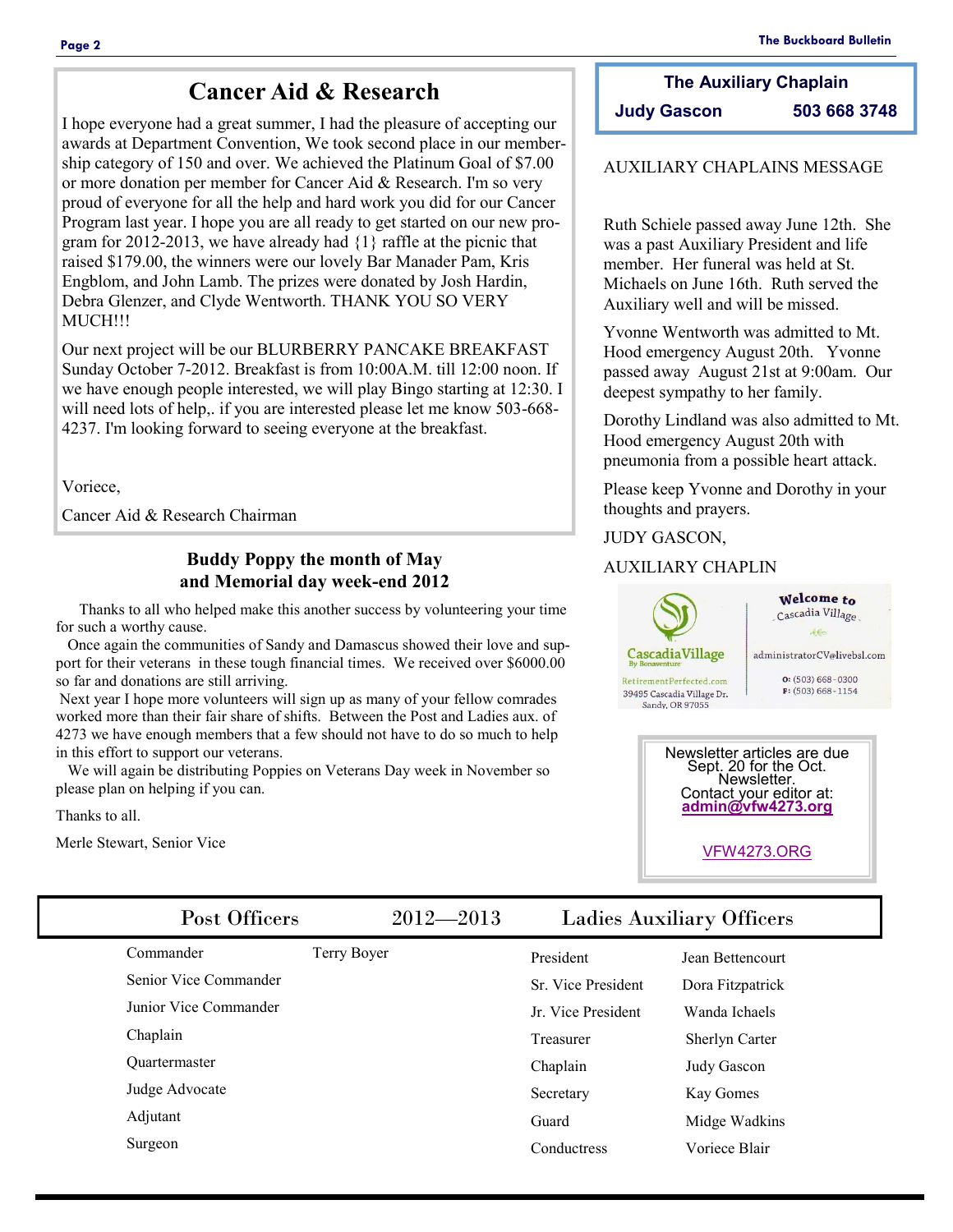### Positions Needed To Be Filled

A. Service Officer Assistants: Help fellow Vets fill out Government forms to gain needed benefits. Skills Needed:1. Ability to fill out Government. forms. 2. Desire to help fellow Vets who are in need.

B. Quartermaster Assistants: Organize membership data: name address.etc. for newsletter and other forms of communication.

Skills Needed. 1. Be detail oriented. 2. Be computer literate. 3. Have a desire to help our Post communicate with it's membership.

C. Cooks and Kitchen Helpers: Prepare and serve a meal for Post dinners.

Skills Needed: 1. Ability to prepare a complete meal for 40 to 50 Post members & friends.

For more information please E-mail: Quartermaster.vfwpost4273@frontier.com

Thank You, Bill

# **National POW/MIA Recognition Day September 21, 2012**

The President issues a proclamation commemorating the observances and reminding the nation of those Americans who have sacrificed so much for their country.

Observances of National POW/MIA Recognition Day are held across the country on military installations, ships at sea, state capitols, schools and veterans' facilities. It is traditionally observed on the third Friday in September each year. This observance is one of six days throughout the year that Congress has mandated the flying of the National League of Families' POW/ MIA flag. The others are Armed Forces Day, Memorial Day, Flag Day, Independence Day and Veterans Day.

The flag is to be flown at major military installations, national cemeteries, all post offices, VA medical facilities, the World War II Memorial, Korean War Veterans Memorial, the Vietnam Veterans Memorial, the official offices of the secretaries of state, defense and veterans affairs, the director of the selective service system and the White House.

**Benchleg Taxidermy** 



**Matthew Kubitz Taxidermist** 

13160 SE Bobby Bruce Lane Boring, OR 97009 503.819.0591 503.663.1020 matthewkubitz@yahoo.com www.benchlegtaxidermy.com



Sandy Oregon Next door to VFW Post